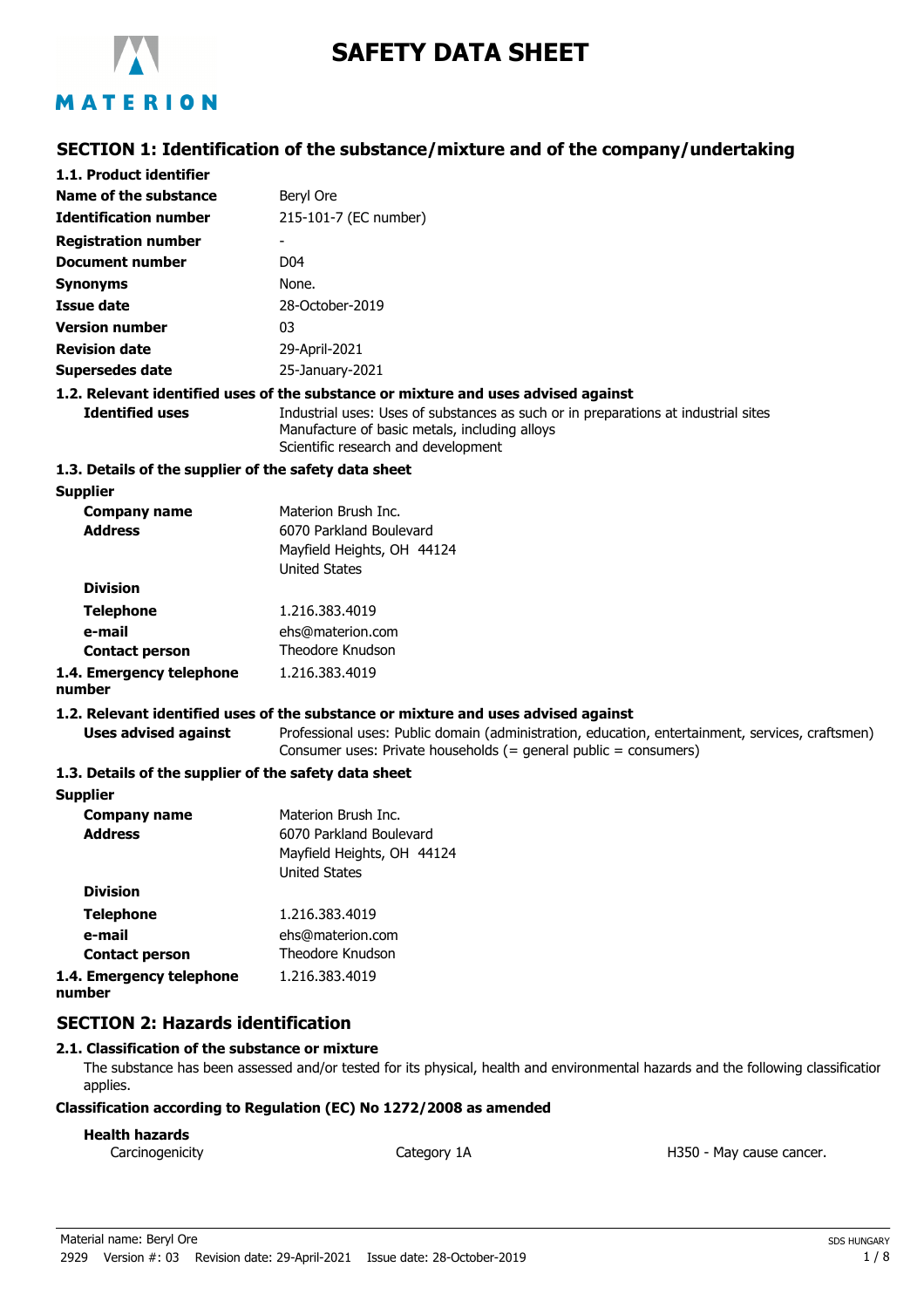**Hazard summary** May cause cancer. Prolonged exposure may cause chronic effects. Occupational exposure to the substance or mixture may cause adverse health effects. The material as sold in solid form is generally not considered hazardous. However, if the process involves grinding, melting, cutting or any other process that causes a release of dust or fumes, hazardous levels of airborne particulate could be generated.

#### **2.2. Label elements**

| Label according to Regulation (EC) No. 1272/2008 as amended                                                                                             |
|---------------------------------------------------------------------------------------------------------------------------------------------------------|
| Beryl Ore                                                                                                                                               |
|                                                                                                                                                         |
| Danger                                                                                                                                                  |
|                                                                                                                                                         |
| May cause cancer.                                                                                                                                       |
|                                                                                                                                                         |
|                                                                                                                                                         |
| Obtain special instructions before use.                                                                                                                 |
| Do not handle until all safety precautions have been read and understood.<br>Wear protective gloves/protective clothing/eye protection/face protection. |
|                                                                                                                                                         |
| IF exposed or concerned: Get medical advice/attention.                                                                                                  |
|                                                                                                                                                         |
| Store locked up.                                                                                                                                        |
|                                                                                                                                                         |
| Dispose of contents/container in accordance with local/regional/national/international regulations.                                                     |
| For further information, please contact the Product Stewardship Department at +1.216.383.4019.                                                          |
| Not a PBT or vPvB substance or mixture.                                                                                                                 |
|                                                                                                                                                         |

## **SECTION 3: Composition/information on ingredients**

#### **3.1. Substances**

| <b>General information</b><br><b>Chemical name</b> | $\frac{0}{0}$                        | No.                    | CAS-No. / EC REACH Registration No. Index No. |   | <b>Notes</b> |
|----------------------------------------------------|--------------------------------------|------------------------|-----------------------------------------------|---|--------------|
| Beryl Ore                                          | 100                                  | 1302-52-9<br>215-101-7 | $\overline{\phantom{0}}$                      | - | #            |
|                                                    | <b>Classification:</b> Carc. 1A;H350 |                        |                                               |   |              |

## **SECTION 4: First aid measures**

| <b>General information</b>                                             | If exposed or concerned: get medical attention/advice. Get medical attention if symptoms occur.<br>Wash contaminated clothing before reuse.                                                                                                                                                                                                                                                                                                                                                                                             |
|------------------------------------------------------------------------|-----------------------------------------------------------------------------------------------------------------------------------------------------------------------------------------------------------------------------------------------------------------------------------------------------------------------------------------------------------------------------------------------------------------------------------------------------------------------------------------------------------------------------------------|
| 4.1. Description of first aid measures                                 |                                                                                                                                                                                                                                                                                                                                                                                                                                                                                                                                         |
| <b>Inhalation</b>                                                      | If symptoms develop move victim to fresh air. For breathing difficulties, oxygen may be necessary.<br>Breathing difficulty caused by inhalation of particulate requires immediate removal to fresh air. If<br>breathing has stopped, perform artificial respiration and obtain medical help.                                                                                                                                                                                                                                            |
| <b>Skin contact</b>                                                    | Take off contaminated clothing and wash before reuse. Thoroughly wash skin cuts or wounds to<br>remove all particulate debris from the wound. Seek medical attention for wounds that cannot be<br>thoroughly cleansed. Treat skin cuts and wounds with standard first aid practices such as<br>cleansing, disinfecting and covering to prevent wound infection and contamination before<br>continuing work. Obtain medical help for persistent irritation. Material accidentally implanted or<br>lodged under the skin must be removed. |
| Eye contact                                                            | Immediately flush eyes with plenty of water for at least 15 minutes, lifting lower and upper eyelids<br>occasionally. Get medical attention if symptoms persist.                                                                                                                                                                                                                                                                                                                                                                        |
| <b>Ingestion</b>                                                       | If swallowed, seek medical advice immediately and show this container or label. Induce vomiting<br>immediately as directed by medical personnel. Never give anything by mouth to an unconscious<br>person.                                                                                                                                                                                                                                                                                                                              |
| 4.2. Most important<br>symptoms and effects, both<br>acute and delayed | May cause allergic skin reaction. Prolonged exposure may cause chronic effects.                                                                                                                                                                                                                                                                                                                                                                                                                                                         |
|                                                                        |                                                                                                                                                                                                                                                                                                                                                                                                                                                                                                                                         |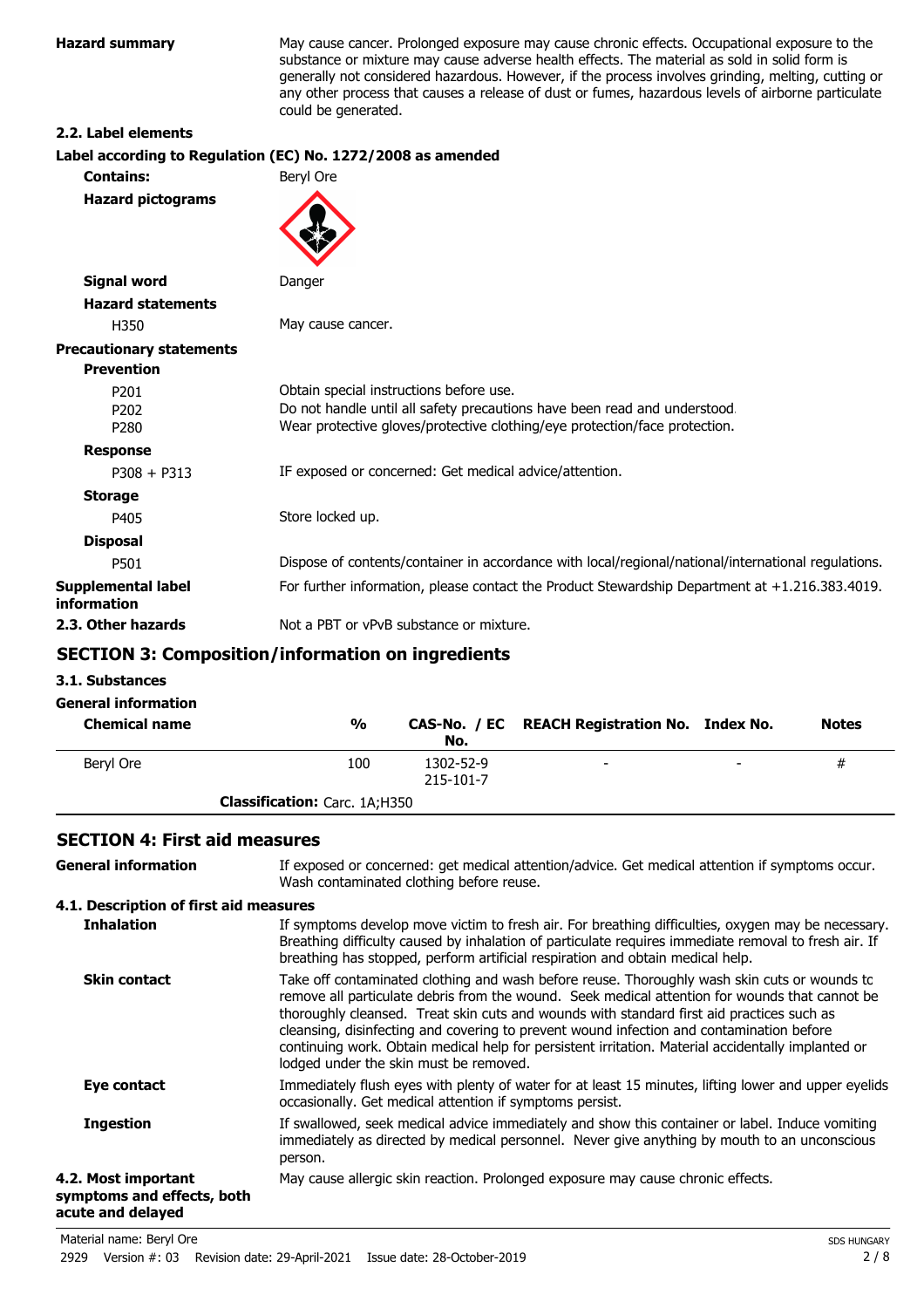| 4.3. Indication of any<br>immediate medical attention<br>and special treatment<br>needed   | Treatment of Chronic Beryllium Disease: There is no known treatment which will cure chronic<br>beryllium disease. Prednisone or other corticosteroids are the most specific treatment currently<br>available. They are directed at suppressing the immunological reaction and can be effective in<br>diminishing signs and symptoms of chronic beryllium disease. In cases where steroid therapy has<br>had only partial or minimal effectiveness, other immunosuppressive agents, such as<br>cyclophosphamide, cyclosporine, or methotrexate, have been used. In view of the potential side<br>effects of all the immunosuppressive medications, including steroids such as prednisone, they<br>should be used only under the direct care of a physician. Other treatment, such as oxygen, inhaled<br>steroids or bronchodilators, may be prescribed by some physicians and can be effective in selected<br>cases. In general, treatment is reserved for cases with significant symptoms and/or significant loss<br>of lung function. The decision about when and with what medication to treat is a judgment<br>situation for individual physicians.<br>In their 2014 official statement on the Diagnosis and Management of Beryllium Sensitivity and<br>Chronic Beryllium Disease, the American Thoracic Society states that "it seems prudent for workers |
|--------------------------------------------------------------------------------------------|---------------------------------------------------------------------------------------------------------------------------------------------------------------------------------------------------------------------------------------------------------------------------------------------------------------------------------------------------------------------------------------------------------------------------------------------------------------------------------------------------------------------------------------------------------------------------------------------------------------------------------------------------------------------------------------------------------------------------------------------------------------------------------------------------------------------------------------------------------------------------------------------------------------------------------------------------------------------------------------------------------------------------------------------------------------------------------------------------------------------------------------------------------------------------------------------------------------------------------------------------------------------------------------------------------------------------------------------------------------|
|                                                                                            | with BeS to avoid all future occupational exposure to beryllium."                                                                                                                                                                                                                                                                                                                                                                                                                                                                                                                                                                                                                                                                                                                                                                                                                                                                                                                                                                                                                                                                                                                                                                                                                                                                                             |
| <b>SECTION 5: Firefighting measures</b>                                                    |                                                                                                                                                                                                                                                                                                                                                                                                                                                                                                                                                                                                                                                                                                                                                                                                                                                                                                                                                                                                                                                                                                                                                                                                                                                                                                                                                               |
| <b>General fire hazards</b>                                                                | No unusual fire or explosion hazards noted.                                                                                                                                                                                                                                                                                                                                                                                                                                                                                                                                                                                                                                                                                                                                                                                                                                                                                                                                                                                                                                                                                                                                                                                                                                                                                                                   |
| 5.1. Extinguishing media<br><b>Suitable extinguishing</b><br>media                         | Water fog. Foam. Dry chemical powder. Carbon dioxide (CO2).                                                                                                                                                                                                                                                                                                                                                                                                                                                                                                                                                                                                                                                                                                                                                                                                                                                                                                                                                                                                                                                                                                                                                                                                                                                                                                   |
| <b>Unsuitable extinguishing</b><br>media                                                   | Do not use water jet as an extinguisher, as this will spread the fire.                                                                                                                                                                                                                                                                                                                                                                                                                                                                                                                                                                                                                                                                                                                                                                                                                                                                                                                                                                                                                                                                                                                                                                                                                                                                                        |
| 5.2. Special hazards arising<br>from the substance or<br>mixture                           | During fire, gases hazardous to health may be formed.                                                                                                                                                                                                                                                                                                                                                                                                                                                                                                                                                                                                                                                                                                                                                                                                                                                                                                                                                                                                                                                                                                                                                                                                                                                                                                         |
| 5.3. Advice for firefighters<br><b>Special protective</b><br>equipment for<br>firefighters | Self-contained breathing apparatus and full protective clothing must be worn in case of fire.                                                                                                                                                                                                                                                                                                                                                                                                                                                                                                                                                                                                                                                                                                                                                                                                                                                                                                                                                                                                                                                                                                                                                                                                                                                                 |
| <b>Special firefighting</b><br>procedures                                                  | Use water spray to cool unopened containers.                                                                                                                                                                                                                                                                                                                                                                                                                                                                                                                                                                                                                                                                                                                                                                                                                                                                                                                                                                                                                                                                                                                                                                                                                                                                                                                  |
| <b>Specific methods</b>                                                                    | Use standard firefighting procedures and consider the hazards of other involved materials.                                                                                                                                                                                                                                                                                                                                                                                                                                                                                                                                                                                                                                                                                                                                                                                                                                                                                                                                                                                                                                                                                                                                                                                                                                                                    |
| <b>SECTION 6: Accidental release measures</b>                                              |                                                                                                                                                                                                                                                                                                                                                                                                                                                                                                                                                                                                                                                                                                                                                                                                                                                                                                                                                                                                                                                                                                                                                                                                                                                                                                                                                               |
|                                                                                            | 6.1. Personal precautions, protective equipment and emergency procedures                                                                                                                                                                                                                                                                                                                                                                                                                                                                                                                                                                                                                                                                                                                                                                                                                                                                                                                                                                                                                                                                                                                                                                                                                                                                                      |
| personnel                                                                                  | For non-emergency Keep unnecessary personnel away. Keep people away from and upwind of spill/leak. Wear<br>appropriate protective equipment and clothing during clean-up. Ensure adequate ventilation. Local<br>authorities should be advised if significant spillages cannot be contained. For personal protection,<br>see section 8 of the SDS.                                                                                                                                                                                                                                                                                                                                                                                                                                                                                                                                                                                                                                                                                                                                                                                                                                                                                                                                                                                                             |
| For emergency<br>responders                                                                | Keep unnecessary personnel away. Use personal protection recommended in Section 8 of the SDS.                                                                                                                                                                                                                                                                                                                                                                                                                                                                                                                                                                                                                                                                                                                                                                                                                                                                                                                                                                                                                                                                                                                                                                                                                                                                 |
| <b>6.2. Environmental</b><br>precautions                                                   | Avoid discharge into drains, water courses or onto the ground.                                                                                                                                                                                                                                                                                                                                                                                                                                                                                                                                                                                                                                                                                                                                                                                                                                                                                                                                                                                                                                                                                                                                                                                                                                                                                                |
| 6.3. Methods and material for<br>containment and cleaning up                               | Stop the flow of material, if this is without risk. Following product recovery, flush area with water.<br>Put material in suitable, covered, labeled containers.                                                                                                                                                                                                                                                                                                                                                                                                                                                                                                                                                                                                                                                                                                                                                                                                                                                                                                                                                                                                                                                                                                                                                                                              |
| 6.4. Reference to other<br>sections                                                        | For personal protection, see section 8. For waste disposal, see section 13.                                                                                                                                                                                                                                                                                                                                                                                                                                                                                                                                                                                                                                                                                                                                                                                                                                                                                                                                                                                                                                                                                                                                                                                                                                                                                   |
| <b>SECTION 7: Handling and storage</b>                                                     |                                                                                                                                                                                                                                                                                                                                                                                                                                                                                                                                                                                                                                                                                                                                                                                                                                                                                                                                                                                                                                                                                                                                                                                                                                                                                                                                                               |
| 7.1. Precautions for safe<br>handling                                                      | Obtain special instructions before use. Do not handle until all safety precautions have been read<br>and understood. Avoid prolonged exposure. Should be handled in closed systems, if possible.<br>Provide adequate ventilation. Wear appropriate personal protective equipment. Observe good<br>industrial hygiene practices.                                                                                                                                                                                                                                                                                                                                                                                                                                                                                                                                                                                                                                                                                                                                                                                                                                                                                                                                                                                                                               |
| 7.2. Conditions for safe<br>storage, including any<br>incompatibilities                    | Store locked up. Store in tightly closed container. Store away from incompatible materials (see<br>Section 10 of the SDS).                                                                                                                                                                                                                                                                                                                                                                                                                                                                                                                                                                                                                                                                                                                                                                                                                                                                                                                                                                                                                                                                                                                                                                                                                                    |
| 7.3. Specific end use(s)                                                                   | Not available.                                                                                                                                                                                                                                                                                                                                                                                                                                                                                                                                                                                                                                                                                                                                                                                                                                                                                                                                                                                                                                                                                                                                                                                                                                                                                                                                                |
|                                                                                            | <b>SECTION 8: Exposure controls/personal protection</b>                                                                                                                                                                                                                                                                                                                                                                                                                                                                                                                                                                                                                                                                                                                                                                                                                                                                                                                                                                                                                                                                                                                                                                                                                                                                                                       |
| 8.1. Control parameters                                                                    |                                                                                                                                                                                                                                                                                                                                                                                                                                                                                                                                                                                                                                                                                                                                                                                                                                                                                                                                                                                                                                                                                                                                                                                                                                                                                                                                                               |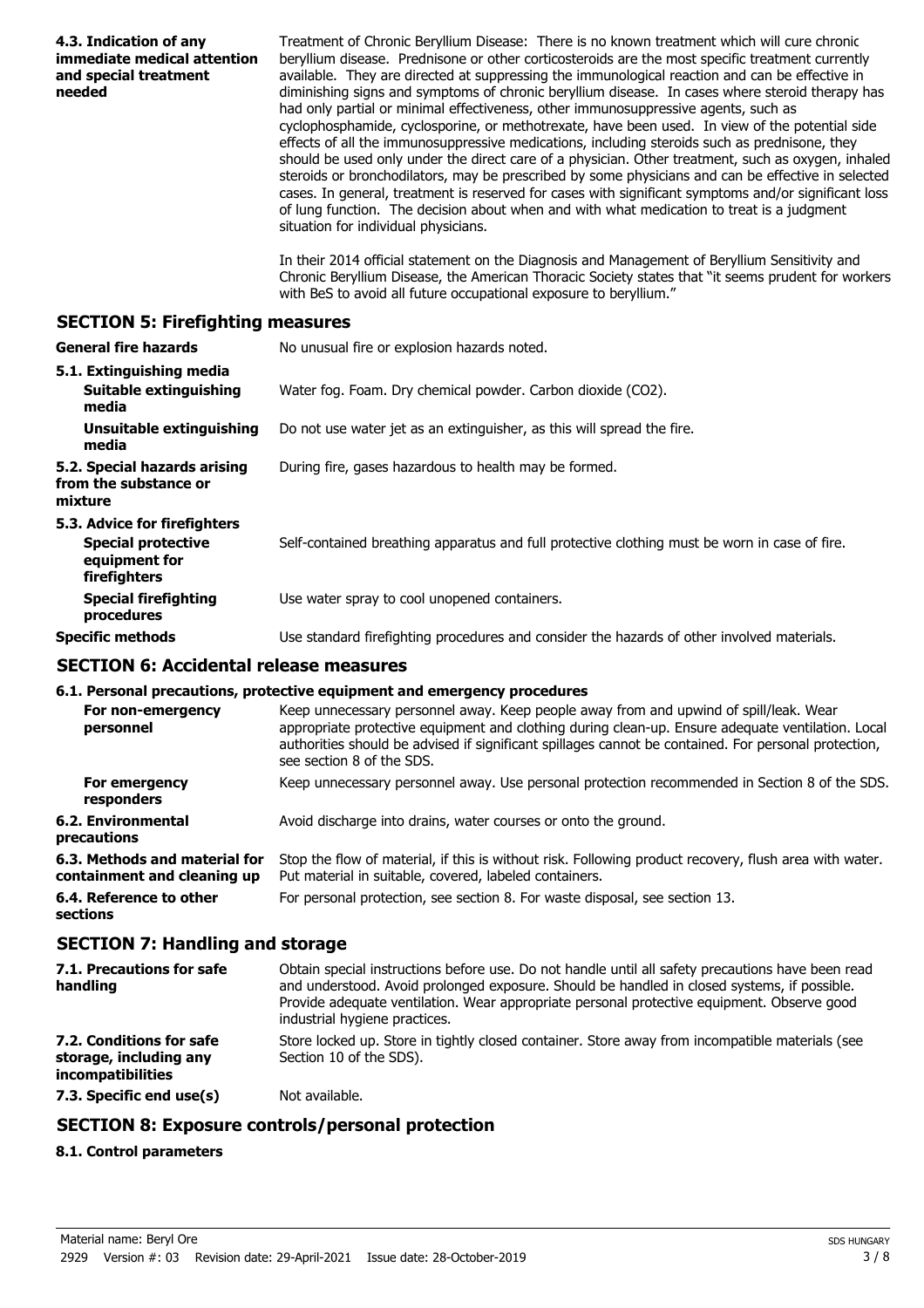| <b>Material</b>                                      | <b>Type</b>                                                                                                                                                                                                                                                                                                                                                                                                                                                                                                                                                                                                                                                                                                                                  | <b>Value</b>  |                     |  |
|------------------------------------------------------|----------------------------------------------------------------------------------------------------------------------------------------------------------------------------------------------------------------------------------------------------------------------------------------------------------------------------------------------------------------------------------------------------------------------------------------------------------------------------------------------------------------------------------------------------------------------------------------------------------------------------------------------------------------------------------------------------------------------------------------------|---------------|---------------------|--|
| Beryl Ore (CAS 1302-52-9)                            | Ceiling                                                                                                                                                                                                                                                                                                                                                                                                                                                                                                                                                                                                                                                                                                                                      | $0,002$ mg/m3 |                     |  |
| <b>Material</b>                                      | EU. OELs, Directive 2004/37/EC on carcinogen and mutagens from Annex III, Part A<br><b>Type</b>                                                                                                                                                                                                                                                                                                                                                                                                                                                                                                                                                                                                                                              | <b>Value</b>  | <b>Form</b>         |  |
| Beryl Ore (CAS 1302-52-9)                            | <b>TWA</b>                                                                                                                                                                                                                                                                                                                                                                                                                                                                                                                                                                                                                                                                                                                                   | 0,0002 mg/m3  | Inhalable fraction. |  |
| <b>Biological limit values</b>                       | No biological exposure limits noted for the ingredient(s).                                                                                                                                                                                                                                                                                                                                                                                                                                                                                                                                                                                                                                                                                   |               |                     |  |
| <b>Recommended monitoring</b><br>procedures          | VENTILATION: Good general ventilation (typically 10 air changes per hour) should be used.<br>Ventilation rates should be matched to conditions. If applicable, use process enclosures, local<br>exhaust ventilation, or other engineering controls to maintain airborne levels below recommended<br>exposure limits. If exposure limits have not been established, maintain airborne levels to an<br>acceptable level.                                                                                                                                                                                                                                                                                                                       |               |                     |  |
|                                                      | Whenever possible, the use of local exhaust ventilation or other engineering controls is the<br>preferred method of controlling exposure to airborne particulate. Where utilized, exhaust inlets to<br>the ventilation system must be positioned as close as possible to the source of airborne generation.<br>Avoid disruption of the airflow in the area of a local exhaust inlet by equipment such as a<br>man-cooling fan. Check ventilation equipment regularly to ensure it is functioning properly. Provide<br>training on the use and operation of ventilation to all users. Use qualified professionals to design<br>and install ventilation systems.                                                                               |               |                     |  |
|                                                      | WET METHODS: Machining operations are usually performed under a liquid lubricant/coolant flood<br>which assists in reducing airborne particulate. However, the cycling through of machine coolant<br>containing finely divided particulate in suspension can result in the concentration building to a point<br>where the particulate may become airborne during use. Certain processes such as sanding and<br>grinding may require complete hooded containment and local exhaust ventilation. Prevent coolant<br>from splashing onto floor areas, external structures or operators' clothing. Utilize a coolant filtering<br>system to remove particulate from the coolant.                                                                 |               |                     |  |
|                                                      | WORK PRACTICES: Develop work practices and procedures that prevent particulate from coming<br>in contact with worker skin, hair, or personal clothing. If work practices and/or procedures are<br>ineffective in controlling airborne exposure or visual particulate from deposition on skin, hair, or<br>clothing, provide appropriate cleaning/washing facilities. Procedures should be written that clearly<br>communicate the facility's requirements for protective clothing and personal hygiene. These<br>clothing and personal hygiene requirements help keep particulate from being spread to<br>non-production areas or from being taken home by the worker. Never use compressed air to clean<br>work clothing or other surfaces. |               |                     |  |
|                                                      | Fabrication processes may leave a residue of particulate on the surface of parts, products or<br>equipment that could result in employee exposure during subsequent material handling activities.<br>As necessary, clean loose particulate from parts between processing steps. As a standard hygiene<br>practice, wash hands before eating or smoking.                                                                                                                                                                                                                                                                                                                                                                                      |               |                     |  |
|                                                      | HOUSEKEEPING: Use vacuum and wet cleaning methods for particulate removal from surfaces. Be<br>certain to de-energize electrical systems, as necessary, before beginning wet cleaning. Use vacuum<br>cleaners with high efficiency particulate air (HEPA). Do not use compressed air, brooms, or<br>conventional vacuum cleaners to remove particulate from surfaces as this activity can result in<br>elevated exposures to airborne particulate. Follow the manufacturer's instructions when performing<br>maintenance on HEPA filtered vacuums used to clean hazardous materials.                                                                                                                                                         |               |                     |  |
| <b>Derived no effect levels</b><br>(DNELs)           | Not available.                                                                                                                                                                                                                                                                                                                                                                                                                                                                                                                                                                                                                                                                                                                               |               |                     |  |
| <b>Predicted no effect</b><br>concentrations (PNECs) | Not available.                                                                                                                                                                                                                                                                                                                                                                                                                                                                                                                                                                                                                                                                                                                               |               |                     |  |
| 8.2. Exposure controls                               |                                                                                                                                                                                                                                                                                                                                                                                                                                                                                                                                                                                                                                                                                                                                              |               |                     |  |
| <b>Appropriate engineering</b><br>controls           | Ensure adequate ventilation, especially in confined areas.                                                                                                                                                                                                                                                                                                                                                                                                                                                                                                                                                                                                                                                                                   |               |                     |  |
| <b>General information</b>                           | Individual protection measures, such as personal protective equipment<br>Not available.                                                                                                                                                                                                                                                                                                                                                                                                                                                                                                                                                                                                                                                      |               |                     |  |
| <b>Eye/face protection</b>                           | Wear approved safety glasses, goggles, face shield and/or welder's helmet when risk of eye injury<br>is present, particularly during operations that generate dust, mist or fume.                                                                                                                                                                                                                                                                                                                                                                                                                                                                                                                                                            |               |                     |  |
| <b>Skin protection</b>                               |                                                                                                                                                                                                                                                                                                                                                                                                                                                                                                                                                                                                                                                                                                                                              |               |                     |  |
| - Hand protection                                    | Wear gloves to prevent contact with particulate or solutions. Wear gloves to prevent metal cuts and<br>skin abrasions during handling.                                                                                                                                                                                                                                                                                                                                                                                                                                                                                                                                                                                                       |               |                     |  |

Material name: Beryl Ore Subset of the Subset of the Subset of the Subset of the Subset of the Subset of the Subset of the Subset of the Subset of the Subset of the Subset of the Subset of the Subset of the Subset of the S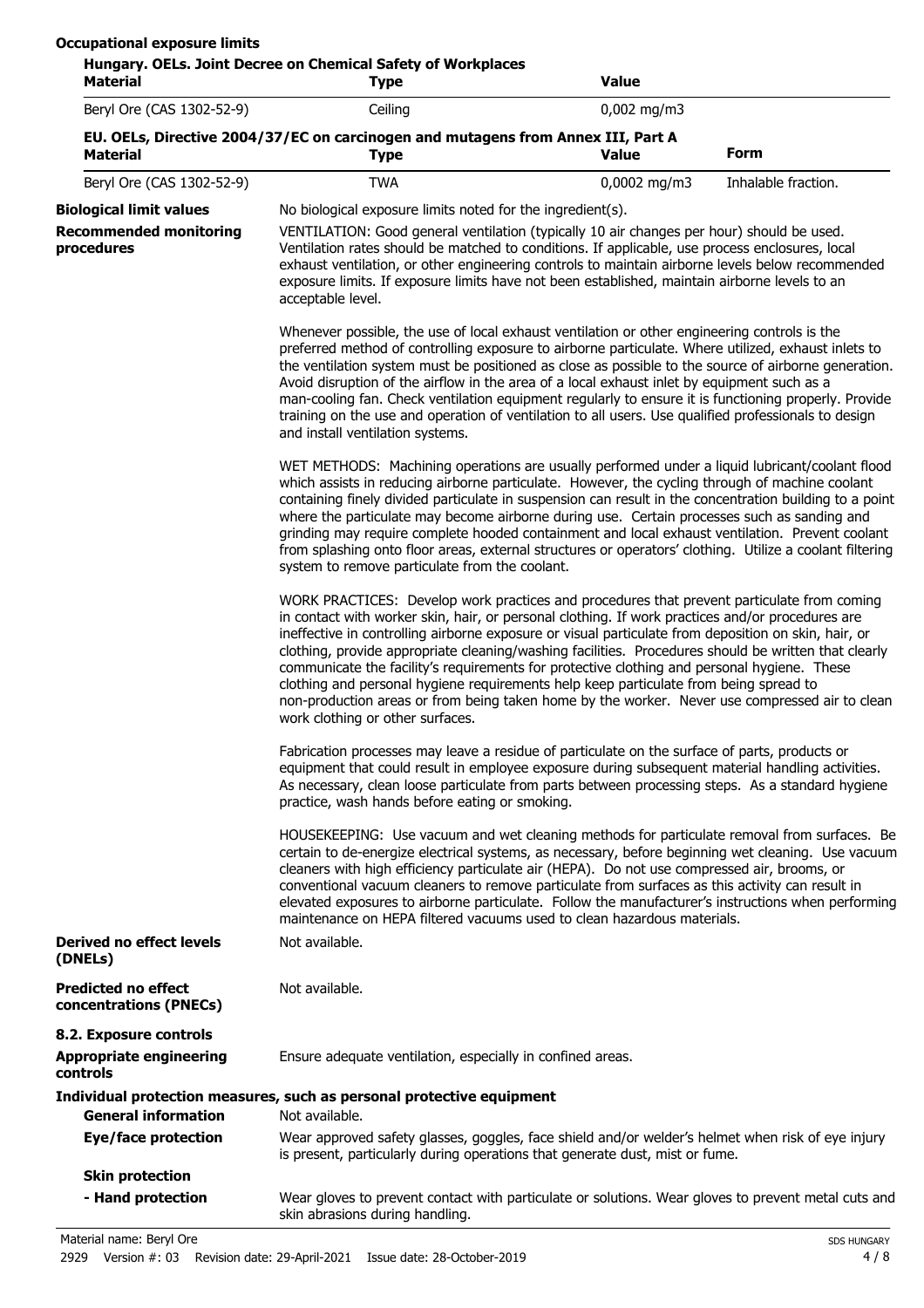| - Other                                          | Personal protection equipment should be chosen according to the CEN standards and in discussion<br>with the supplier of the personal protective equipment. Protective overgarments or work clothing<br>must be worn by persons who may become contaminated with particulate during activities. Skin<br>contact with this material may cause, in some sensitive individuals, an allergic dermal response.<br>Particulate that becomes lodged under the skin has the potential to induce sensitization and skin<br>lesions.                                                                                                                                                                                                                                                                |
|--------------------------------------------------|------------------------------------------------------------------------------------------------------------------------------------------------------------------------------------------------------------------------------------------------------------------------------------------------------------------------------------------------------------------------------------------------------------------------------------------------------------------------------------------------------------------------------------------------------------------------------------------------------------------------------------------------------------------------------------------------------------------------------------------------------------------------------------------|
| <b>Respiratory protection</b>                    | When airborne exposures exceed or have the potential to exceed the occupational exposure limits,<br>approved respirators must be used as specified by an Industrial Hygienist or other qualified<br>professional. Respirator users must be medically evaluated to determine if they are physically<br>capable of wearing a respirator. Quantitative and/or qualitative fit testing and respirator training<br>must be satisfactorily completed by all personnel prior to respirator use. Users of tight fitting<br>respirators must be clean shaven on those areas of the face where the respirator seal contacts the<br>face. Use pressure-demand airline respirators when performing jobs with high potential exposures<br>such as changing filters in a baghouse air cleaning device. |
| <b>Thermal hazards</b>                           | Not applicable.                                                                                                                                                                                                                                                                                                                                                                                                                                                                                                                                                                                                                                                                                                                                                                          |
| <b>Hygiene measures</b>                          | Handle in accordance with good industrial hygiene and safety practices.                                                                                                                                                                                                                                                                                                                                                                                                                                                                                                                                                                                                                                                                                                                  |
| <b>Environmental exposure</b><br><b>controls</b> | Environmental manager must be informed of all major releases.                                                                                                                                                                                                                                                                                                                                                                                                                                                                                                                                                                                                                                                                                                                            |

# **SECTION 9: Physical and chemical properties**

## **9.1. Information on basic physical and chemical properties**

| <b>Appearance</b>                                   |                                     |
|-----------------------------------------------------|-------------------------------------|
| <b>Physical state</b>                               | Solid.                              |
| Form                                                | Hexagonal prisms                    |
| <b>Colour</b>                                       | Various.                            |
| Odour                                               | None.                               |
| <b>Odour threshold</b>                              | Not applicable.                     |
| рH                                                  | Not applicable.                     |
| <b>Melting point/freezing point</b>                 | 1650 °C (3002 °F) / Not applicable. |
| Initial boiling point and<br>boiling range          | Not applicable.                     |
| Flash point                                         | Not applicable.                     |
| <b>Evaporation rate</b>                             | Not applicable.                     |
| <b>Flammability (solid, gas)</b>                    | None known.                         |
| <b>Upper/lower flammability or explosive limits</b> |                                     |
| <b>Flammability limit - lower</b><br>(%)            | Not applicable.                     |
| Flammability limit -<br>upper $(\%)$                | Not applicable.                     |
| <b>Explosive limit - lower (</b><br>%)              | Not applicable.                     |
| <b>Explosive limit - upper</b><br>(%)               | Not applicable.                     |
| <b>Vapour pressure</b>                              | Not applicable.                     |
| <b>Vapour density</b>                               | Not applicable.                     |
| <b>Relative density</b>                             | Not applicable.                     |
| Solubility(ies)                                     |                                     |
| <b>Solubility (water)</b>                           | Insoluble.                          |
| Solubility (other)                                  | Soluble in acids and strong bases   |
| <b>Partition coefficient</b><br>(n-octanol/water)   | Not applicable.                     |
| <b>Auto-ignition temperature</b>                    | Not applicable.                     |
| <b>Decomposition temperature</b>                    | Not applicable.                     |
| <b>Viscosity</b>                                    | Not applicable.                     |
| <b>Explosive properties</b>                         | Not explosive.                      |
| <b>Oxidising properties</b>                         | Not oxidising.                      |
| 9.2. Other information                              |                                     |
| <b>Density</b>                                      | 2,64 g/cm3 estimated                |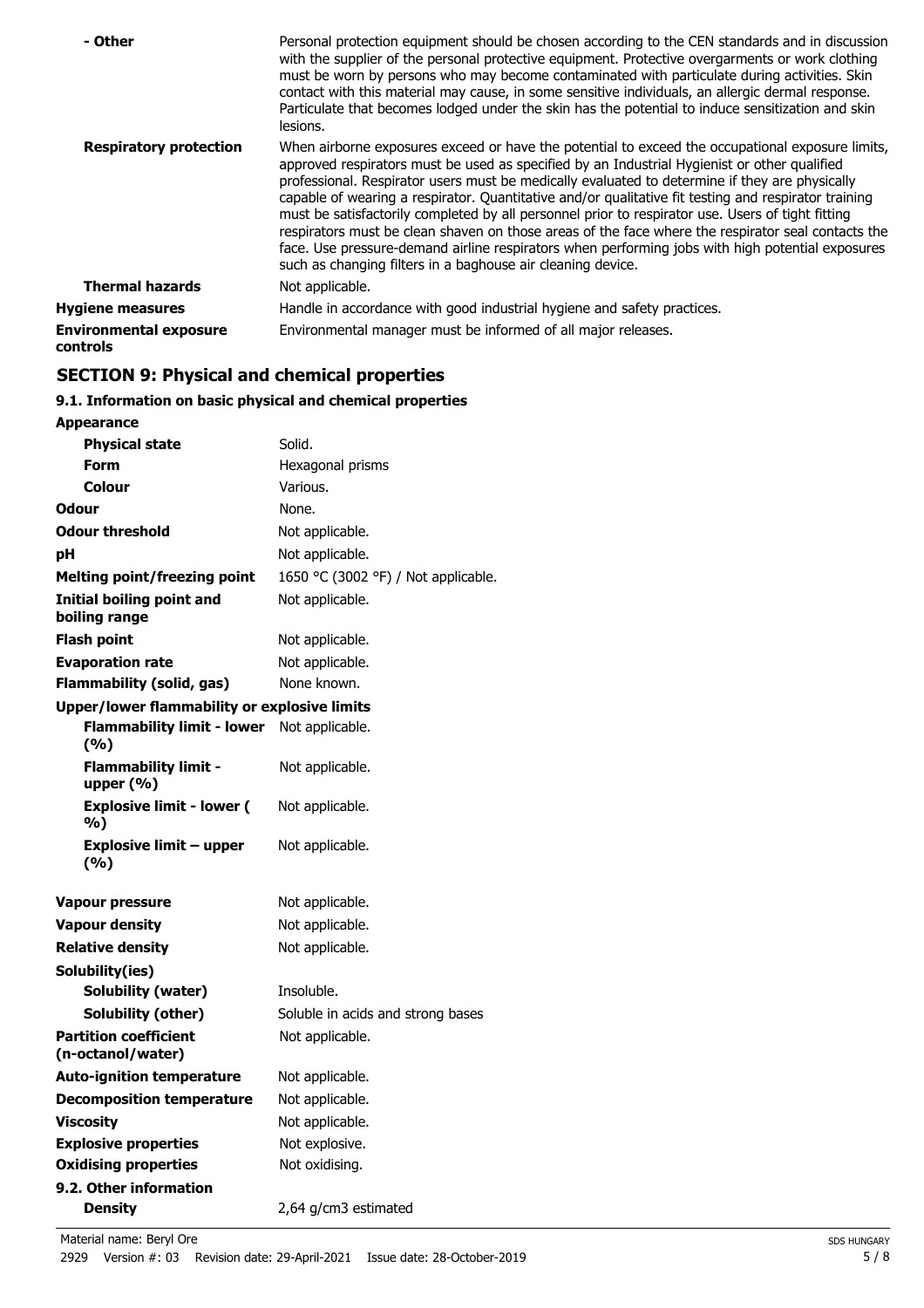| Molecular formula       | Al2-018-Si6,3Be |
|-------------------------|-----------------|
| <b>Molecular weight</b> | 537,5 g/mol     |

# **SECTION 10: Stability and reactivity**

| 10.1. Reactivity                            | The product is stable and non-reactive under normal conditions of use, storage and transport.                              |
|---------------------------------------------|----------------------------------------------------------------------------------------------------------------------------|
| 10.2. Chemical stability                    | Material is stable under normal conditions.                                                                                |
| 10.3. Possibility of hazardous<br>reactions | No dangerous reaction known under conditions of normal use.                                                                |
| 10.4. Conditions to avoid                   | Keep away from heat, hot surfaces, sparks, open flames and other ignition sources. Contact with<br>incompatible materials. |
| 10.5. Incompatible materials                | Strong oxidising agents.                                                                                                   |
| 10.6. Hazardous<br>decomposition products   | No hazardous decomposition products are known.                                                                             |

## **SECTION 11: Toxicological information**

| SECTION II. TOXICORGICAL IIIOHIIAGON                  |                                                                                                                        |  |
|-------------------------------------------------------|------------------------------------------------------------------------------------------------------------------------|--|
| <b>General information</b>                            | Occupational exposure to the substance or mixture may cause adverse effects.                                           |  |
| <b>Information on likely routes of exposure</b>       |                                                                                                                        |  |
| <b>Inhalation</b>                                     | Prolonged inhalation may be harmful.                                                                                   |  |
| <b>Skin contact</b>                                   | No adverse effects due to skin contact are expected.                                                                   |  |
| Eye contact                                           | Direct contact with eyes may cause temporary irritation.                                                               |  |
| <b>Ingestion</b>                                      | May cause discomfort if swallowed. However, ingestion is not likely to be a primary route of<br>occupational exposure. |  |
| <b>Symptoms</b>                                       | Exposure may cause temporary irritation, redness, or discomfort.                                                       |  |
| 11.1. Information on toxicological effects            |                                                                                                                        |  |
| <b>Acute toxicity</b>                                 | Not known.                                                                                                             |  |
| <b>Skin corrosion/irritation</b>                      | Due to partial or complete lack of data the classification is not possible.                                            |  |
| Serious eye damage/eye<br>irritation                  | Due to partial or complete lack of data the classification is not possible.                                            |  |
| <b>Respiratory sensitisation</b>                      | Due to partial or complete lack of data the classification is not possible.                                            |  |
| <b>Skin sensitisation</b>                             | Due to partial or complete lack of data the classification is not possible.                                            |  |
| <b>Germ cell mutagenicity</b>                         | Due to partial or complete lack of data the classification is not possible.                                            |  |
| Carcinogenicity                                       | May cause cancer.                                                                                                      |  |
| at work (as amended)                                  | Hungary. 26/2000 EüM Ordinance on protection against and preventing risk relating to exposure to carcinogens           |  |
| Not listed.                                           |                                                                                                                        |  |
| Beryl Ore (CAS 1302-52-9)                             | <b>IARC Monographs. Overall Evaluation of Carcinogenicity</b><br>1 Carcinogenic to humans.                             |  |
| <b>Reproductive toxicity</b>                          | Due to partial or complete lack of data the classification is not possible.                                            |  |
| Specific target organ toxicity                        | Due to partial or complete lack of data the classification is not possible.                                            |  |
| - single exposure                                     |                                                                                                                        |  |
| Specific target organ toxicity<br>- repeated exposure | Due to partial or complete lack of data the classification is not possible.                                            |  |
| <b>Aspiration hazard</b>                              | Due to partial or complete lack of data the classification is not possible.                                            |  |
| <b>Mixture versus substance</b><br>information        | No information available.                                                                                              |  |
| <b>Other information</b>                              | Not available.                                                                                                         |  |
| <b>SECTION 12: Ecological information</b>             |                                                                                                                        |  |
| 12.1. Toxicity                                        | Due to partial or complete lack of data the classification for hazardous to the aquatic environment,<br>واطنوه موسوعات |  |

### is not possible. **12.2. Persistence and** No data is available on the degradability of this substance. **degradability** 12.3. Bioaccumulative No data available. **potential Partition coefficient n-octanol/water (log Kow)** Not available.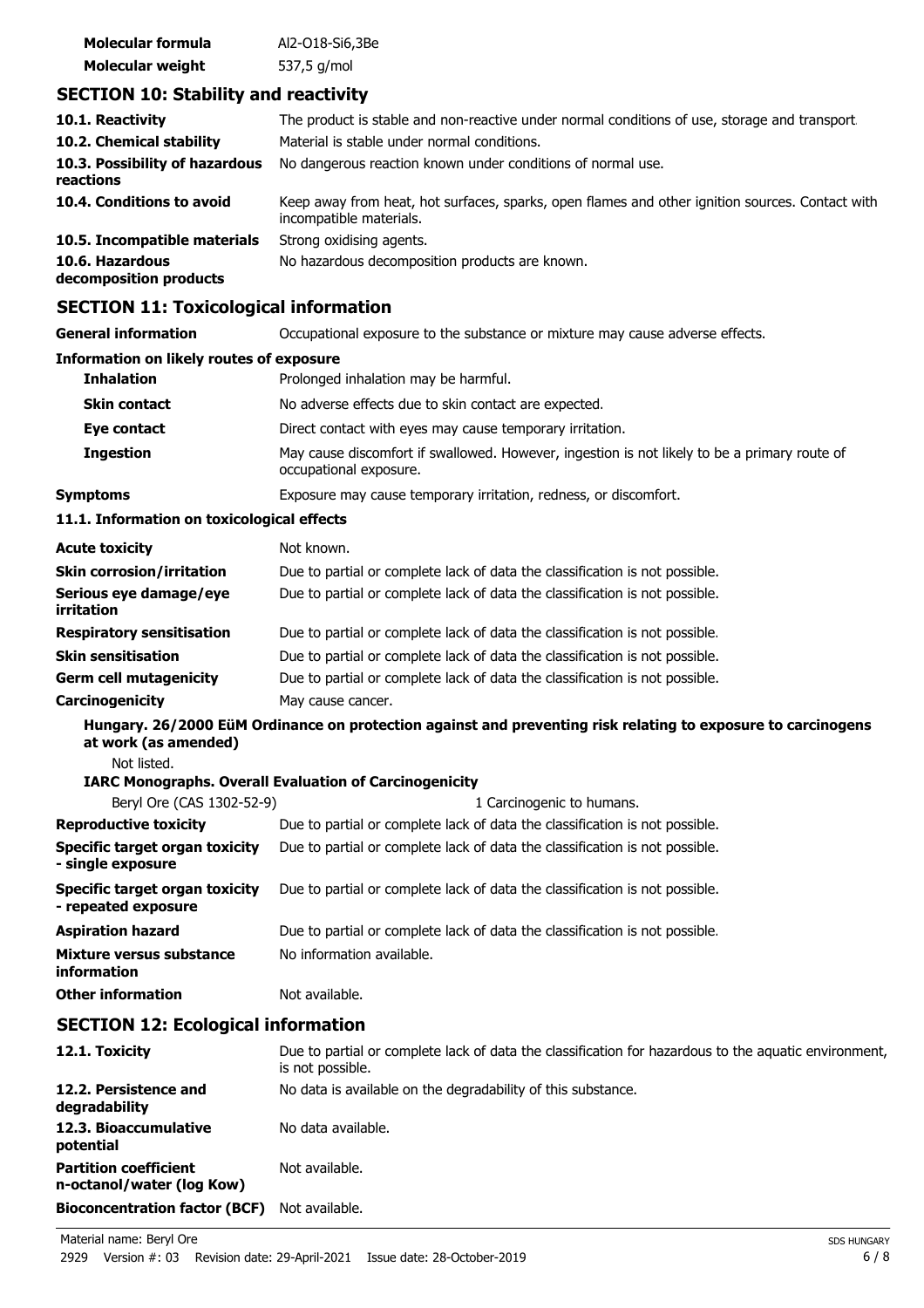| 12.4. Mobility in soil                      | No data available.                                                                                                                                                                         |
|---------------------------------------------|--------------------------------------------------------------------------------------------------------------------------------------------------------------------------------------------|
| 12.5. Results of PBT and<br>vPvB assessment | Not a PBT or vPvB substance or mixture.                                                                                                                                                    |
| 12.6. Other adverse effects                 | No other adverse environmental effects (e.g. ozone depletion, photochemical ozone creation<br>potential, endocrine disruption, global warming potential) are expected from this component. |

## **SECTION 13: Disposal considerations**

| 13.1. Waste treatment methods   |                                                                                                                                                                                                                        |
|---------------------------------|------------------------------------------------------------------------------------------------------------------------------------------------------------------------------------------------------------------------|
| <b>Residual waste</b>           | Dispose of in accordance with local regulations. Empty containers or liners may retain some product<br>residues. This material and its container must be disposed of in a safe manner (see: Disposal<br>instructions). |
| Contaminated packaging          | Since emptied containers may retain product residue, follow label warnings even after container is<br>emptied. Empty containers should be taken to an approved waste handling site for recycling or<br>disposal.       |
| EU waste code                   | The Waste code should be assigned in discussion between the user, the producer and the waste<br>disposal company.                                                                                                      |
| Disposal<br>methods/information | Collect and reclaim or dispose in sealed containers at licensed waste disposal site. Dispose of<br>contents/container in accordance with local/regional/national/international regulations.                            |
| <b>Special precautions</b>      | Dispose in accordance with all applicable regulations.                                                                                                                                                                 |
|                                 |                                                                                                                                                                                                                        |

## **SECTION 14: Transport information**

### **ADR**

14.1. - 14.6.: Not regulated as dangerous goods.

**RID**

14.1. - 14.6.: Not regulated as dangerous goods.

#### **ADN**

14.1. - 14.6.: Not regulated as dangerous goods.

**IATA**

14.1. - 14.6.: Not regulated as dangerous goods.

#### **IMDG**

14.1. - 14.6.: Not regulated as dangerous goods.

## **SECTION 15: Regulatory information**

**15.1. Safety, health and environmental regulations/legislation specific for the substance or mixture**

#### **EU regulations**

**Regulation (EC) No. 1005/2009 on substances that deplete the ozone layer, Annex I and II, as amended** Not listed.

**Regulation (EU) 2019/1021 On persistent organic pollutants (recast), as amended**

Not listed.

**Regulation (EU) No. 649/2012 concerning the export and import of dangerous chemicals, Annex I, Part 1 as amended**

Not listed.

**Regulation (EU) No. 649/2012 concerning the export and import of dangerous chemicals, Annex I, Part 2 as amended**

Not listed.

**Regulation (EU) No. 649/2012 concerning the export and import of dangerous chemicals, Annex I, Part 3 as amended**

Not listed.

**Regulation (EU) No. 649/2012 concerning the export and import of dangerous chemicals, Annex V as amended** Not listed.

#### **Regulation (EC) No. 166/2006 Annex II Pollutant Release and Transfer Registry, as amended** Not listed.

#### **Regulation (EC) No. 1907/2006, REACH Article 59(10) Candidate List as currently published by ECHA** Not listed.

### **Authorisations**

**Regulation (EC) No. 1907/2006, REACH Annex XIV Substances subject to authorization, as amended** Not listed.

### **Restrictions on use**